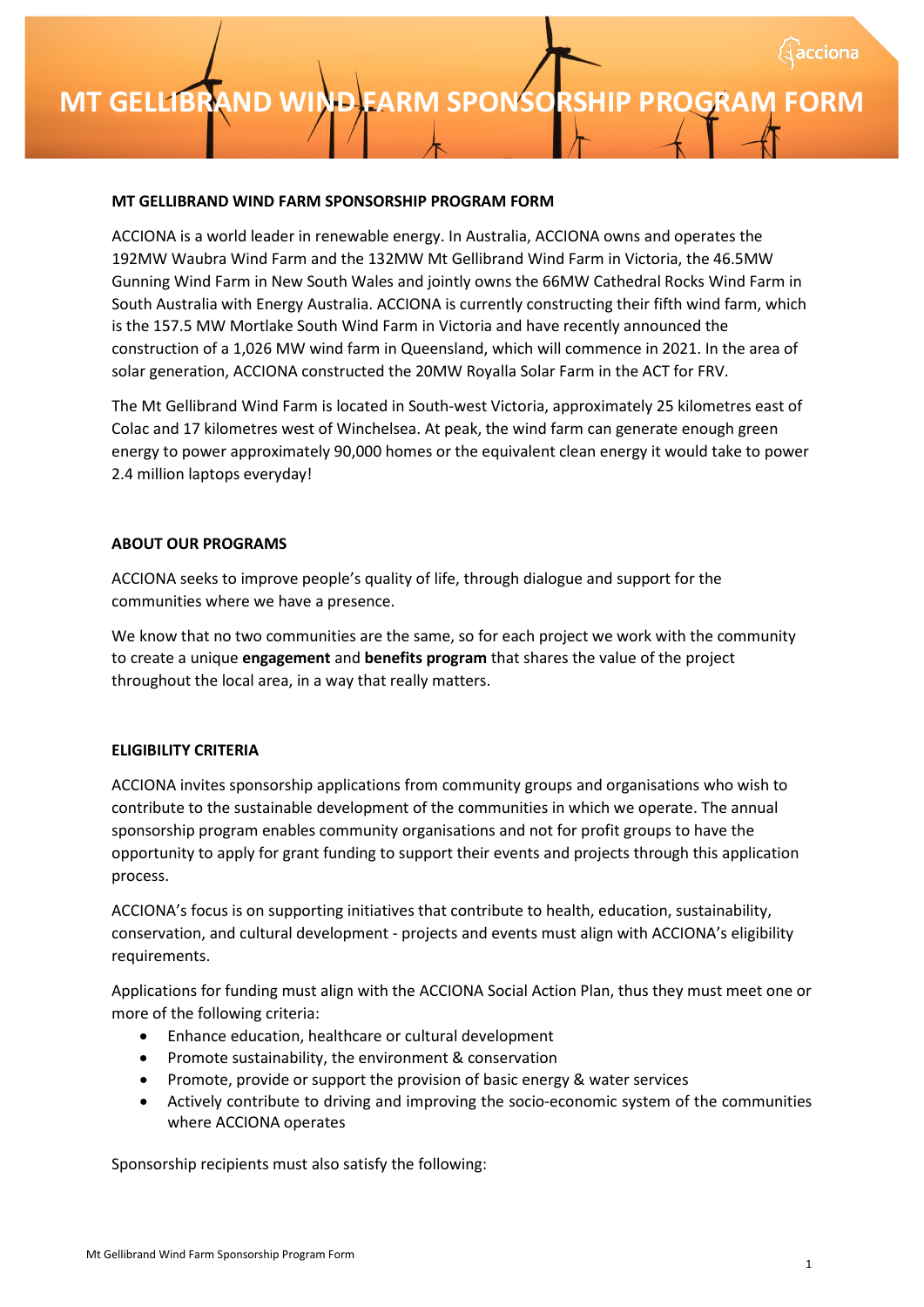- Operate as a not for profit
- Have a direct link with the communities in which we have wind / solar farm interests

ACCIONA will not fund third-party fund-raising activities; events that are illegal in nature; payment of existing debts; or activities and events whereby a solitary individual derives benefit.

#### **SELECTION AND EVALUATION**

Information about our selection and evaluation process can be found on our website via the link [below: https://www.acciona.com.au/our-purpose/sustainability/social-development/sponsorship](https://www.acciona.com.au/our-purpose/sustainability/social-development/sponsorship-program/)program/

#### **TIMING**

**Applications for funding closes on Friday 26th March 2021.**

**Successful sponsorship applicants will be notified in April 2021.**

#### **PAYMENT TERMS**

Information about our payment terms can be found on our website via the link below: <https://www.acciona.com.au/our-purpose/sustainability/social-development/sponsorship-program/>

cciona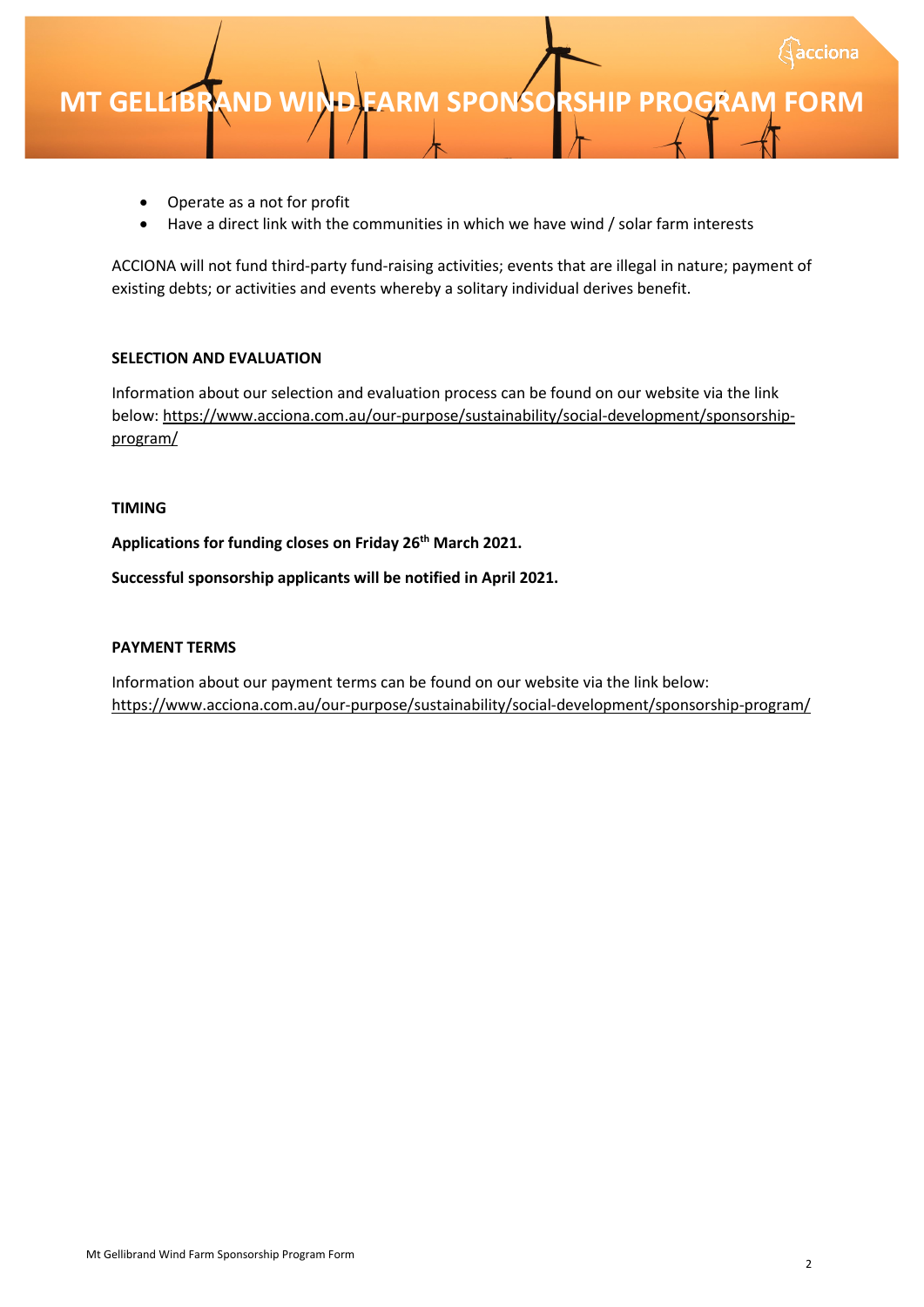### **MT GELLIBRAND WIND FARM SPONSORSHIP PROGRAM FORM**

#### **MT GELLIBRAND WIND FARM SPONSORSHIP PROGRAM**

#### **APPLICATION FORM**

| <b>Organisation Name</b>  | <b>Australian Business</b><br>Name (ABN) |  |
|---------------------------|------------------------------------------|--|
| Organisation details,     |                                          |  |
| please nominate           |                                          |  |
| charitable trust, not for |                                          |  |
| profit, registered        |                                          |  |
| charity, incorporated     |                                          |  |
| society:                  |                                          |  |

#### **1. Sponsorship applicant details**

| Name of Person                                    | Street  |  |
|---------------------------------------------------|---------|--|
| Responsible for the project                       | Address |  |
| or event to be sponsored                          |         |  |
| Phone (Business)                                  | Mobile  |  |
| <b>Email Address</b>                              |         |  |
| Postal Address (if different<br>to above address) |         |  |

#### **2. Sponsorship project details**

| Project / Event Name                                           |  |
|----------------------------------------------------------------|--|
|                                                                |  |
| Date for completion of the<br>project or event                 |  |
|                                                                |  |
| Brief description and<br>background to the project or<br>event |  |
|                                                                |  |
| What are the goals and values<br>of your organisation?         |  |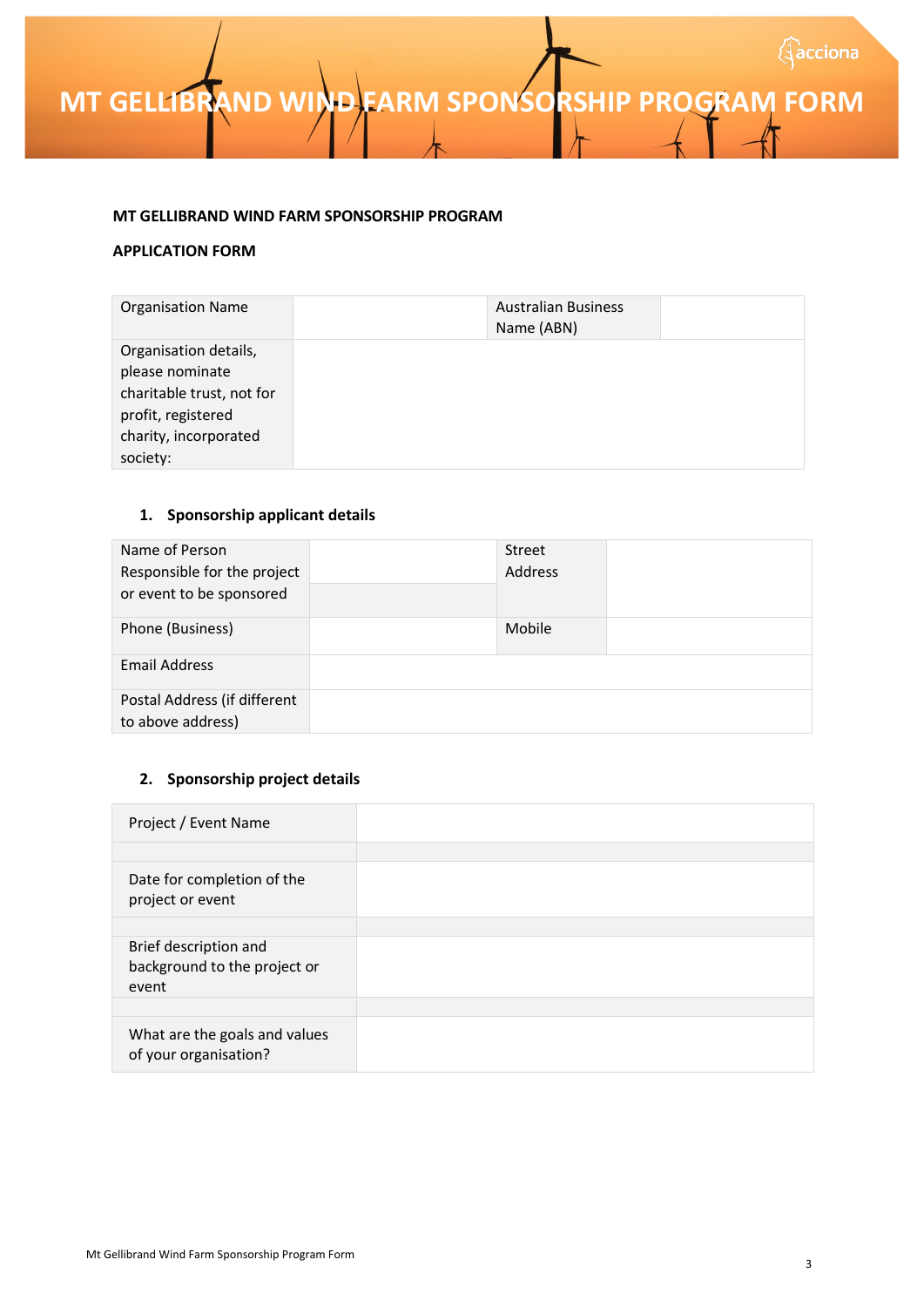# **MT GELLIBRAND WIND FARM SPONSORSHIP PROGRAM FORM**

| Describe how your project or<br>event meets the key selection<br>criteria, i.e. promotes<br>sustainability; the<br>environment; conservation;<br>education; health; or culture |  |
|--------------------------------------------------------------------------------------------------------------------------------------------------------------------------------|--|
|                                                                                                                                                                                |  |
| Describe how the community<br>will be involved and benefit<br>from this project or event                                                                                       |  |
|                                                                                                                                                                                |  |
| How will the project or event<br>be promoted?                                                                                                                                  |  |
|                                                                                                                                                                                |  |
| What are the promotion and<br>marketing benefits for<br>ACCIONA of this project or<br>event?                                                                                   |  |
|                                                                                                                                                                                |  |
| What is the timeline for this<br>project or event?                                                                                                                             |  |
|                                                                                                                                                                                |  |
| What are the planned<br>outcomes of this project or<br>event?                                                                                                                  |  |

#### **3. Funding details**

| What is the total level of financial<br>support required?                                                                                                                                                                                                                |  |
|--------------------------------------------------------------------------------------------------------------------------------------------------------------------------------------------------------------------------------------------------------------------------|--|
| How much financial support are you<br>seeking from ACCIONA?<br>Have you applied for funding from<br>other sources? Please include details<br>of other funding sources (if<br>applicable) e.g. Government grants,<br>sponsorship from other 'for-profit'<br>organisations |  |
|                                                                                                                                                                                                                                                                          |  |
| If there are other organisations<br>involved in this project, please list<br>these other organisations:                                                                                                                                                                  |  |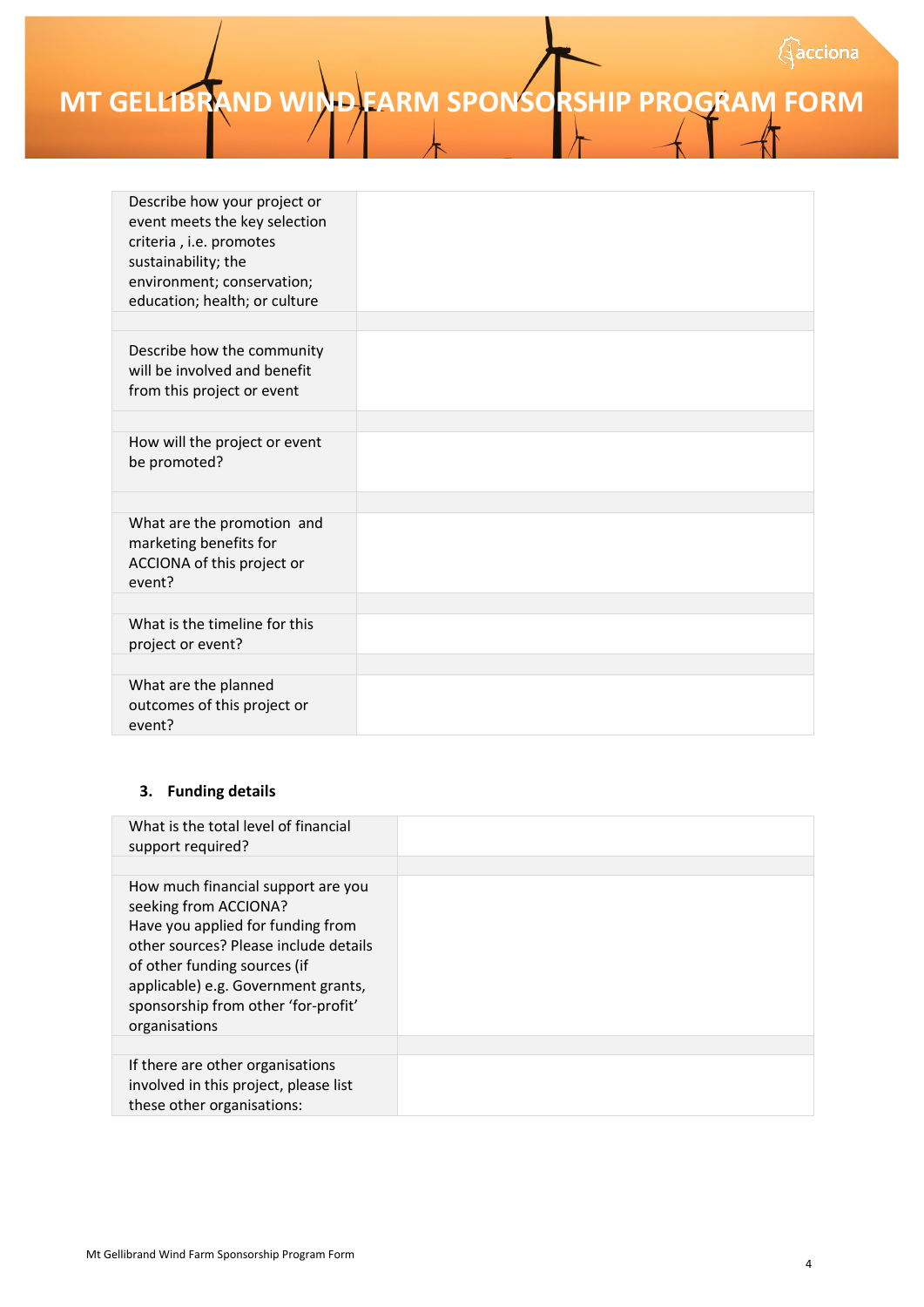### **MT GELLIBRAND WIND FARM SPONSORSHIP PROGRAM FORM**

Have you conducted your own funding activities, to raise money for this project? If so, please supply details.

#### **4. Further information**

| Have you applied for sponsorship with<br>ACCIONA previously? If so, please supply |  |
|-----------------------------------------------------------------------------------|--|
| details.                                                                          |  |

Please return this application form and written statement to: ACCIONA Community Relations Coordinator

| Email:        | Mt Gellibrand Wind Farm - mtgellibrand@acciona.com |  |  |  |
|---------------|----------------------------------------------------|--|--|--|
| Mail: ACCIONA | Attn: Community and Stakeholder Relations Team     |  |  |  |
|               | Level 38, 360 Elizabeth Street                     |  |  |  |
|               | Melbourne VIC 3000                                 |  |  |  |

For further information contact us on 1800 283 550 or visit us a[t www.acciona.com.au](http://www.acciona.com.au/)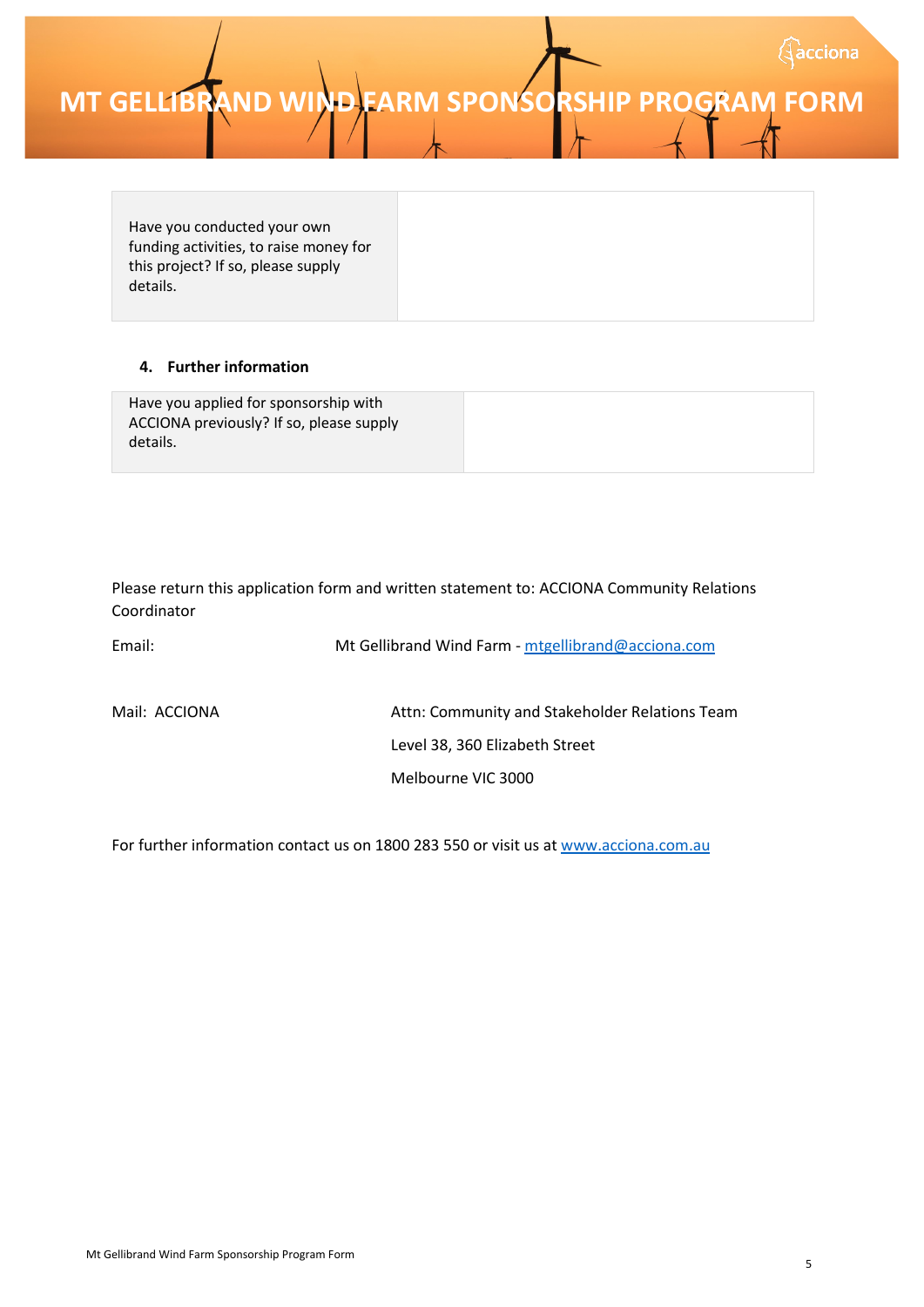### **MT GELLIBRAND WIND FARM SPONSORSHIP PROGRAM**

#### **ACCIONA Terms and Conditions**

The following terms and conditions apply to all ACCIONA sponsorship applications:

- ACCIONA reserves the right to select:
- successful sponsorship applicants;
- the amount of the sponsorship allocation;
- the method of payment; and

the timing of payment to successful sponsorship applicants in its sole and absolute discretion.

- The decision to allocate sponsorship to successful applicants is final and ACCIONA is not required to provide reasons to unsuccessful sponsorship applicants.
- The sponsorship allocation must only be used and applied solely for the purpose of the project stated in the application. ACCIONA reserves the right to withdraw and request repayment of the sponsorship allocation if the money is not used for the purpose outlined in the application.
- ACCIONA must be advised if the project is no longer proceeding or cannot be completed within the agreed time frames.
- Expenditure of the sponsorship allocation must be completed within six months of receiving payment, unless otherwise agreed with ACCIONA.
- In the case of an application being received for an annual event, a new sponsorship request will need to be lodged each year. Sponsorship requests do not roll over, and the application process resets each year.
- An acquittal form must be submitted to ACCIONA within 60 days after completion of the project. Failure to supply the acquittal form will disqualify the organisation from receiving future funding from ACCIONA.
- Applicants agree to ACCIONA's payment terms, which can be found at [https://www.acciona.com.au/our-purpose/sustainability/social-development/sponsorship](https://www.acciona.com.au/our-purpose/sustainability/social-development/sponsorship-program/)program/ and reserves the right to update these terms at their discretion.
- Successful applicants of the sponsorship program will be required to complete a copy of ACCIONA's Receiving Entity form (F02\_NCCUMP01) prior to receiving any payment. This will be made available once applicants have been advised of their successful application.
- Any unspent sponsorship allocation must be returned to ACCIONA.
- Should the actual total project cost exceed the sponsorship allocation, ACCIONA will not be responsible or obliged to pay any monies in addition to the sponsorship allocation.